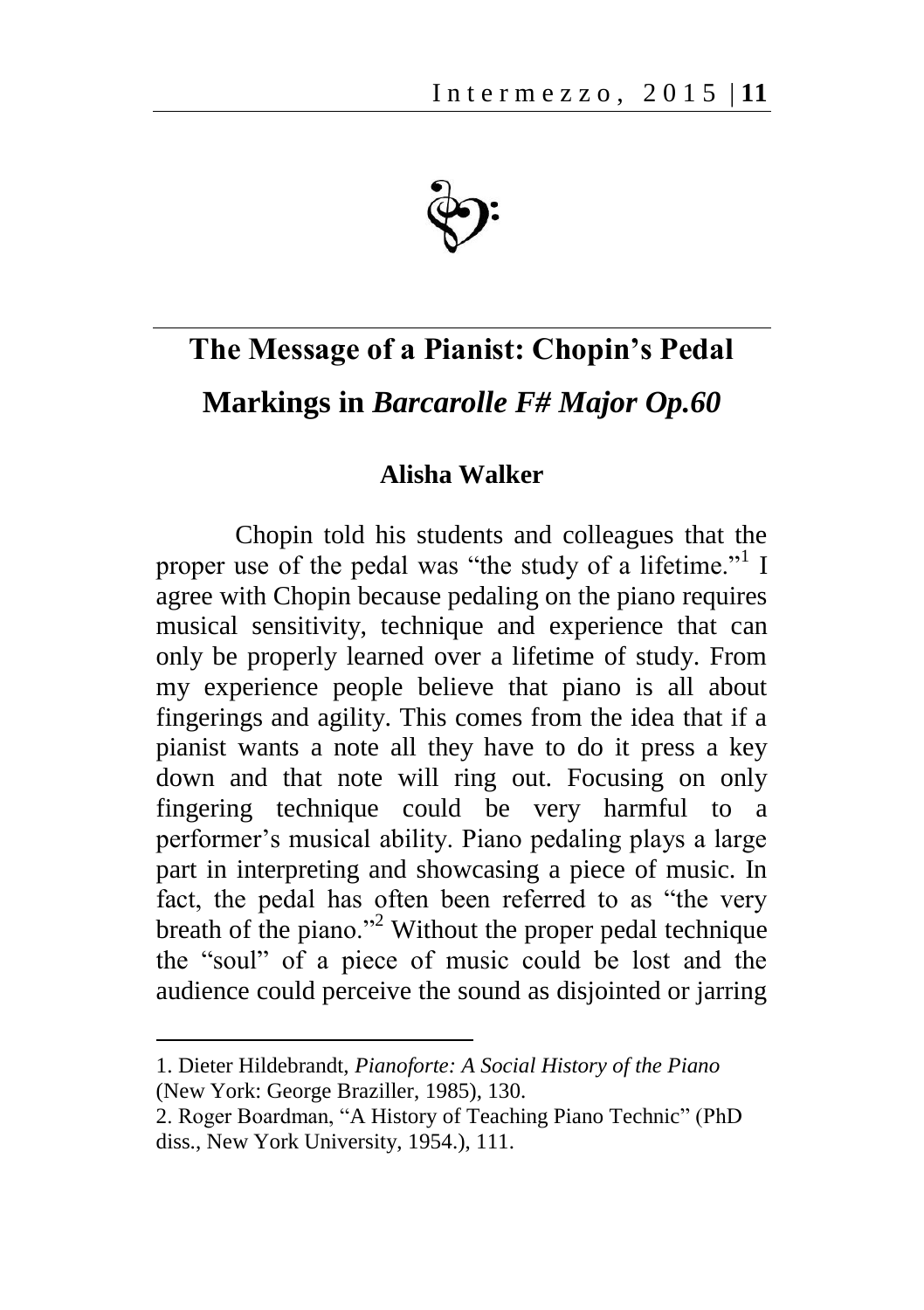and harmonies may also be lost. With no pedaling at all a piece would not sound soft or give off the appropriate feeling and conversely, too much pedal can be confusing to the ear and chords will be lost. Rhythm can also be affected by improper pedaling. Syncopation could be lost as well as the composer's intentions. Proper pedaling is key to a good piano performance. Many teachers vary in their method of pedal teachings and some do not instruct pedaling technique until the pianist has progressed to what the teacher sees as an appropriate level of playing. Menahem Pressler, a professor of piano at the Indiana University for over 60 years, is an accomplished pianist and a highly regarded teacher. He has been included in published pedagogy books and taught master classes around the world.<sup>3</sup> Contrary to Menahem Pressler's belief that all Chopin pieces should be played with the same pedaling technique (tapping the pedal on the first beat of every bar), $4$  I believe the art of pedaling is contextual and will vary according to multiple factors such as: the instrument being played, and venue, limitations of notational practice, as well as structural properties within the music. $3 \times 1$  will demonstrate the implementation of these factors as informing the use of pedaling by utilizing a case study of Chopin, his *Barcarolle in F# Major Op.60.*

In 1846, Frédéric Chopin wrote *Barcarolle in F# Major Op.60* on a piano that was vastly different than the piano we know today. In the mid nineteenth century, the

<sup>3.</sup> William Brown, *Menahem Pressler: Artistry in Piano Teaching* (Indiana: Indiana University Press, 2008), 85.

<sup>4.</sup> Ibid.

<sup>5.</sup> Ibid.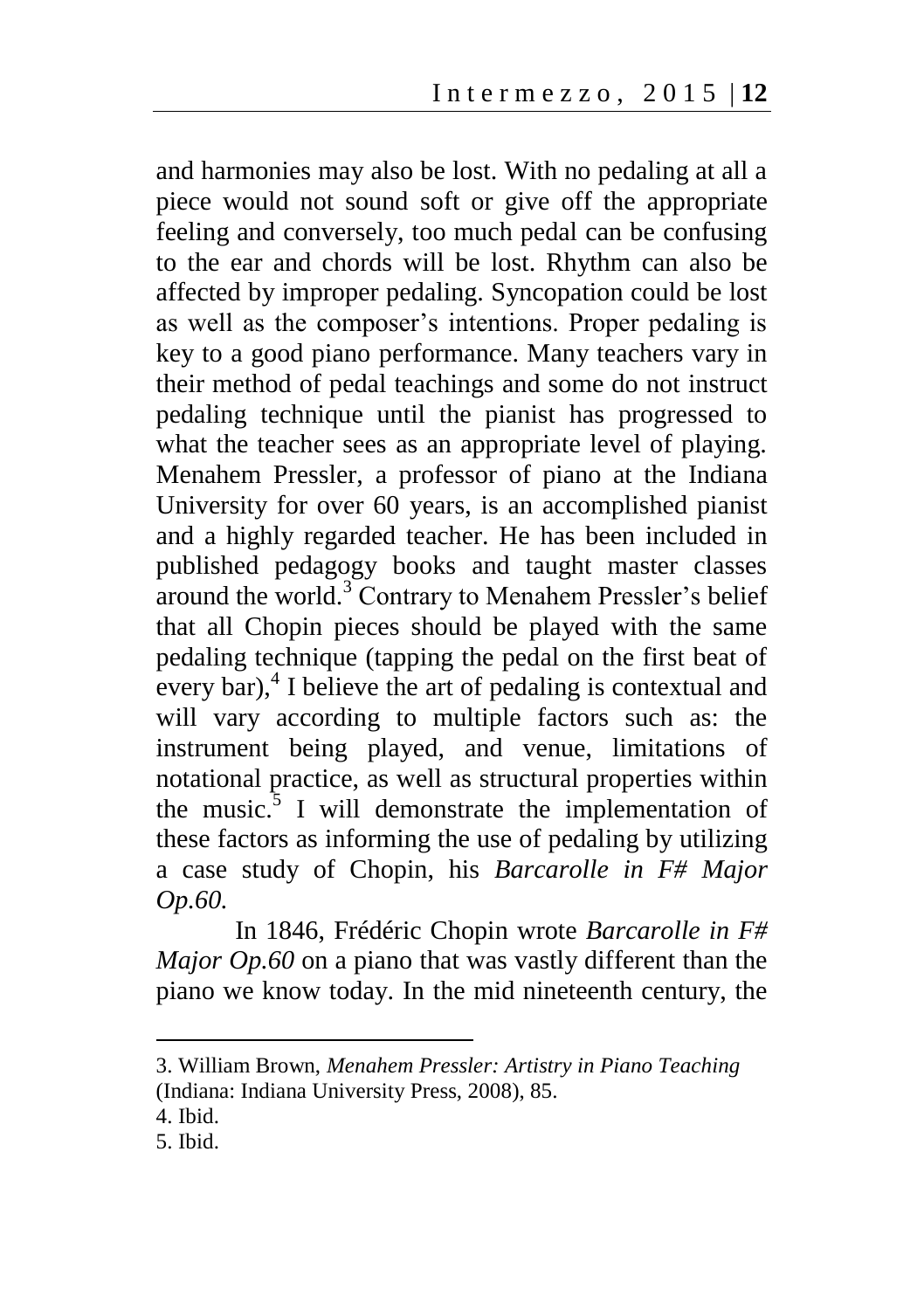pianoforte was what people played. This pianoforte, over the course of its existence finally developed into the piano play today as a result of many significant changes. According to Cyril Ehrlich's research, "early pianos speak more easily and clearly, particularly in the bass, where individual notes of a chord are heard with clarity denied to the "woolly" modern instrument".<sup>6</sup> Although pieces originally written for the pianoforte can be played satisfactorily on a modern piano, the sound quality is different than it would have been in 1846, when *Barcarolle in F# Major Op. 60* was written. Due to structural differences, the pianos of 1846 were less resonant and the player could hold down the pedal for an entire phrase to give a "floating feeling" to the music.<sup>7</sup> Today, if a performer holds down the pedal for an entire phrase the music would sound like a blur and the harmonic progression could be lost. In 1844, a new pedal was unveiled at the Paris Exhibition by Xavier Boisselot. This pedal was named the "sostenuto pedal" and would allow pianists to sustain selected notes while others remained unaffected.<sup>8</sup> This was the beginning of a new era for pianists. The pedals today are very close to this sostenuto pedal introduced by the piano maker Boisselot. Not everyone was accepting of using pedals in piano

<sup>6.</sup> Wooly is a term that can refer to a particular texture / timbre of sound. I would describe and compare the use of wooly sound as a lack of high frequency definition and over abundance of low and mid-range notes according to Cyril Ehrlich, *The Piano: A History*  (New York: Oxford University Press, 1990), 44.

<sup>7.</sup> Stuart Isacoff, *A Natural History of the Piano* (New York: Alfred A. Knopf, 2011), 88.

<sup>8.</sup> Ibid., 25.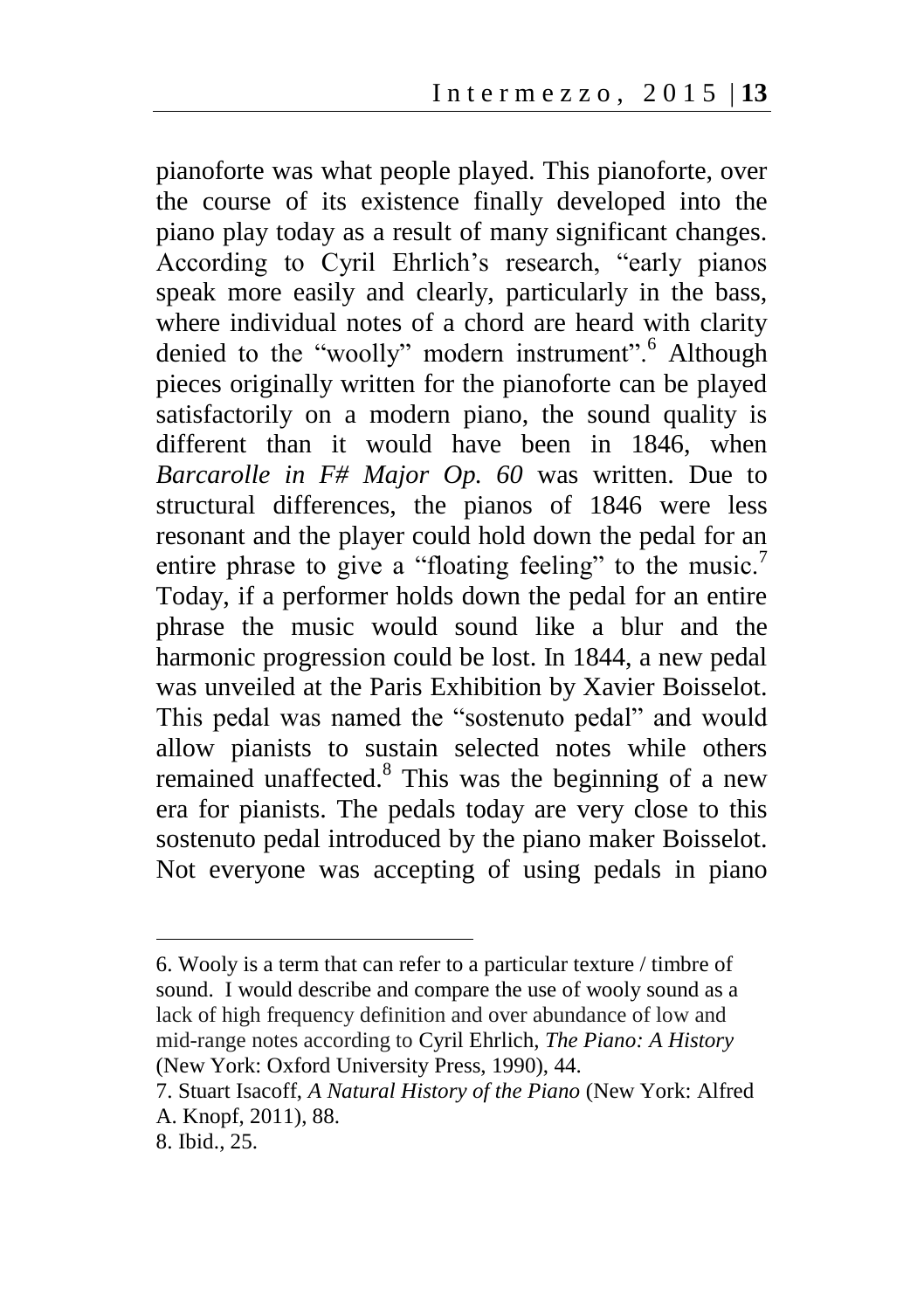playing. Hummel did not favor pedals.<sup>9</sup> His argument against pedals was that "Mozart did not need this to help to win his fame as the most expressive player of his time."<sup>10</sup> Hummel did eventually decide that playing a melody in a slow tempo over a broad harmonic foundation calls for the sustaining pedal.<sup>11</sup> Until 1835, pianos were manufactured with four pedals or "stops" including bassoon, una corda, moderator and sustaining pedal. In 1835, the pedals were standardized to three and the bassoon pedal stopped being manufactured.<sup>12</sup>

Chopin was one of the first composers to consistently call for pedal in his compositions. Although only two autograph copies of Chopin's *Barcarolle in F# Major Op.60* exist, some published editions with alteration made by pupils in lesson with Chopin still exist.<sup>13</sup> These copies tell us that Chopin was highly aware of pedaling and of the structural changes to the piano. This also tells us that pedaling can change. There is no one set way to pedal a piece nor should generalizations be made when referring to a specific composer.<sup>14</sup> This constant demand for pedaling was one of the things that set Chopin apart from his contemporaries According to Ehrlich, pianos before the 1860s often had strings break during performance and the top octave sounded more like

13. Ibid., 127.

<sup>9.</sup> Boardman, "A History of Teaching Piano Technic," 108.

<sup>10.</sup> Adolf Kullack, *The Esthetics of Pianoforte-Playing* (California: G. Schirmer, 1893), 23.

<sup>11.</sup> Boardman, "A History of Teaching Piano Technic," 100.

<sup>12.</sup> Davide Rowland, *A History of Pianoforte Pedalling* (Cambridge: Cambridge University Press, 1993), 23.

<sup>14.</sup> Dieter Hildebrandt, *Pianoforte: A Social History of the Piano* (New York: George Braziller, 1985), 70.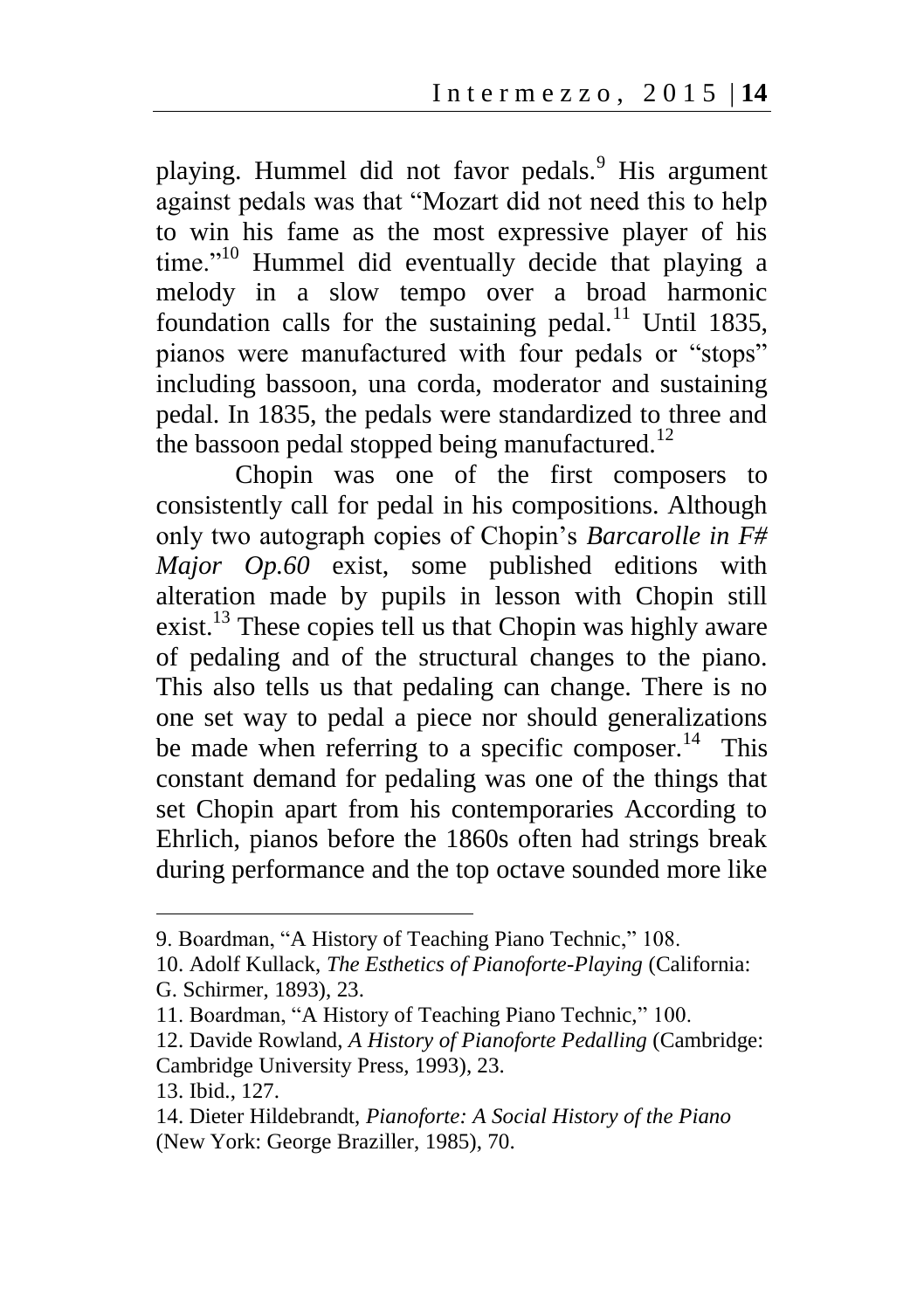a "wooden knock."<sup>15</sup> During the late nineteenth century the thickness and tension of the strings were increased, greatly giving the piano a more brilliant and stable sound, especially in the treble.<sup>16</sup> Piano makers also introduced a new technique for laying the strings called 'overstringing.'<sup>17</sup> This meant the bass strings would cross over the treble strings allowing for better tone quality and the option of a smaller piano. This technique is found in all modern pianos but at the time of its debut all did not accept the overstringing movement. The new technique put so much stress on the frame of the piano that the frame had to be reengineered.<sup>18</sup> In modern pianos steel wire is used for the treble and steel overspun with copper is used for the bass. In the nineteenth century piano makers used brass, silver, platinum and gold. The pedaling would sound different depending on which material was used. While playing a piece of music the performer must keep in mind that they are only presenting an interpretation of what the composer has written.

When Chopin wrote *Barcarolle in F# Major Op 60,* the piano was in the midst of some big changes. The frame, the strings and the pedals were changing across Europe and America. There is no way to recreate the exact pedaling Chopin wanted because the instruments today are so drastically different from what Chopin was writing for. One of the reasons Chopin could have

<sup>15.</sup> Cyril Ehrlich, *The Piano: A History*. (New York: Oxford University Press, 1990), 162.

<sup>16.</sup> Ibid.

<sup>17.</sup> Ibid., 163.

<sup>18.</sup> Ibid.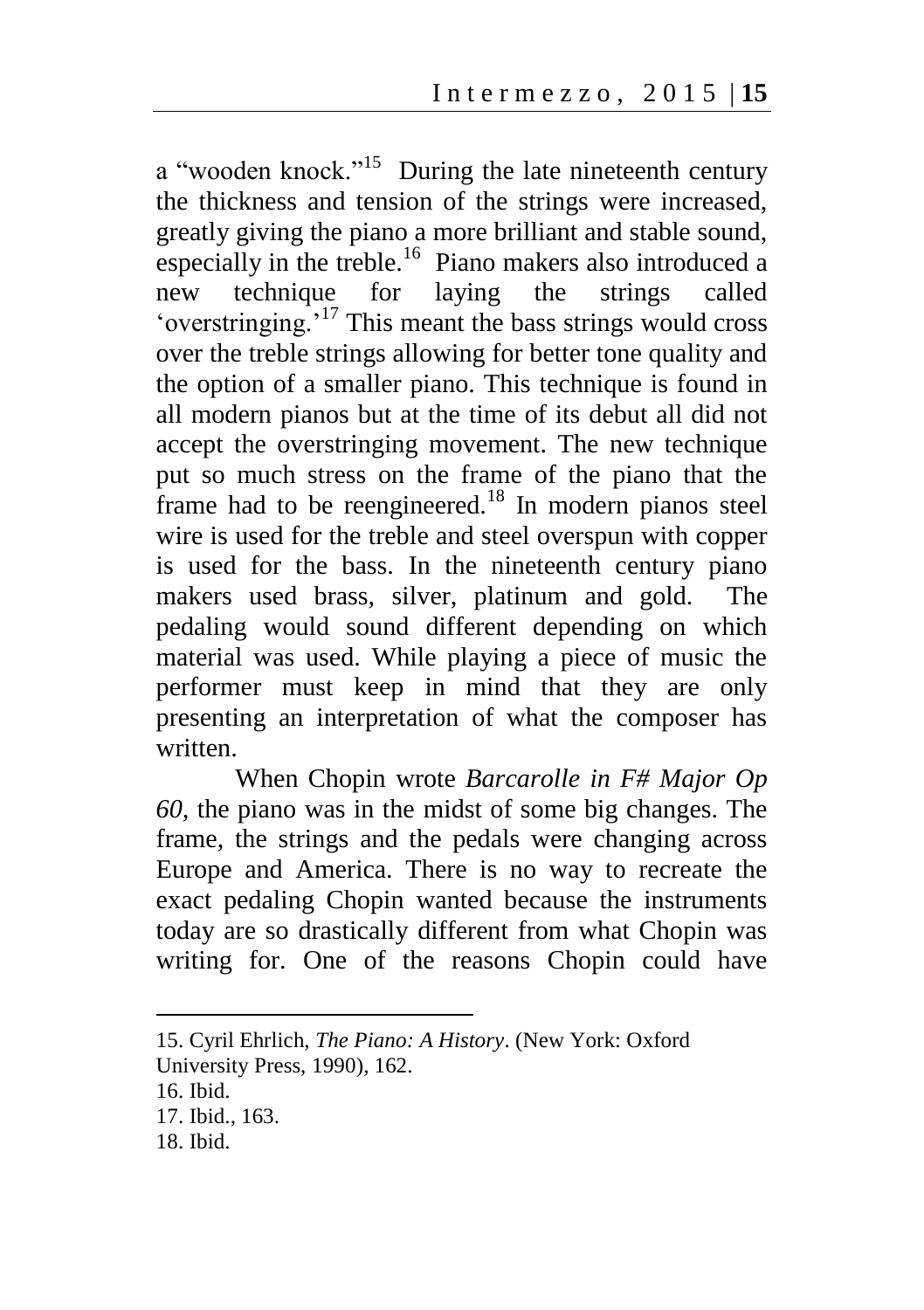composed with a lot of pedal was to ease the strain of the fingers. When a pianist does not hold down to pedal it is a much greater strain on the fingers because the fingers must lift the damper.

Until the early twentieth century most houses were equipped with less expensive square pianos.<sup>19</sup> These pianos were more affordable and often took longer to incorporate new developments that were seen on the grand pianos. Though Chopin's work appeared to have very precise pedal markings he often instructed his students to use the pedal sparingly.<sup>20</sup> This decision may have been in part because most solo recitals took place in small concert rooms and not in big halls like the ones performed in for modern recitals. $^{21}$  These smaller spaces were easier to fill with sound and therefore the performer did not have to play with much force for the whole audience to hear. Modern concert halls are spacious and resonant. Students are taught to play very loudly and play the piano with force. Pianos can often be seen moving across stage or rocking back and forth during recitals. This kind of brute strength was not used in 1845 to play *Barcarolle in F# Major op. 60,* because the performance venues for Chopin and his students were significantly smaller so the sound did not have to travel as far.

Every pianist has their own style of pedaling so it would only make sense that composers would emulate their own style in their compositions. Chopin was said to favour playing with the

<sup>19.</sup> John Last, *Interpretation in Piano Study* (London: Oxford University Press, 1960), 17.

<sup>20.</sup> Hildebrandt, *Pianoforte: A Social History of the Piano*, 70.

<sup>21.</sup> Ehrlich, *The Piano: A History*, 140.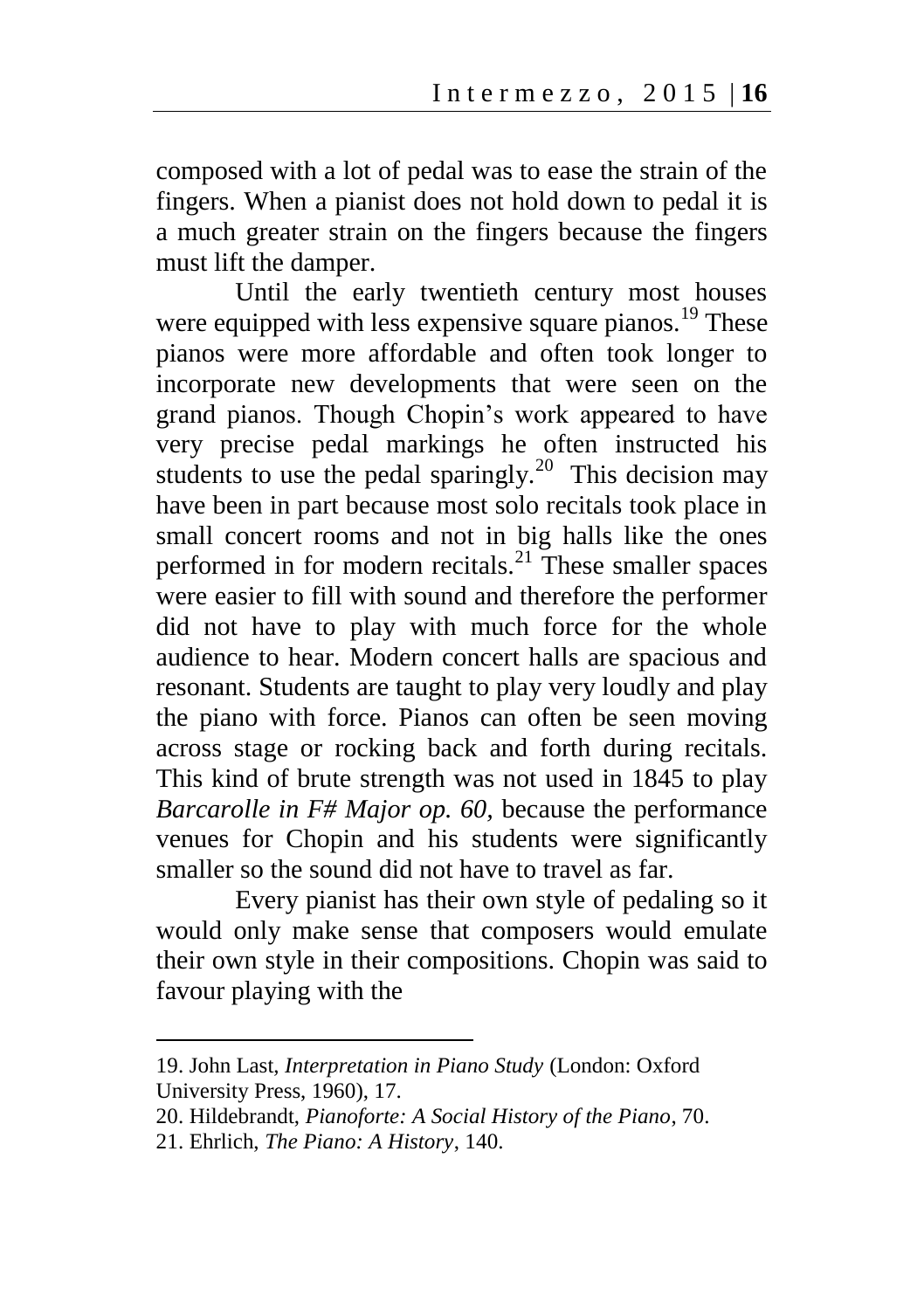sustain pedal to create what seemed like a "transparent vapour" of sound.<sup>22</sup> This could not be achieved by tapping the pedal on every beat or as Pressler asserts, on the first beat of every measure. The previous observation on Chopin's pedaling habits sounds as if Chopin is continually holding down the pedal for long periods of time to create the appropriate atmosphere. However, as previously stated, this continuous holding down of a pedal will not have the same effect as it did in 1845. The result in modern times would be very blurred together and would sound ambiguous. Modern day students are taught "even when pedal is used the legato can be more convincing if made with the fingers as well."<sup>23</sup> The limitations of our modern day piano have been identified and teachers are changing their technique to accommodate these limits. Another prevalent limitation actually comes from the notation of the pedaling. In 1845, there became a standard for pedal notations. A "*Ped.*" Sign meant to press down the pedal and a "\*" sign meant to lift the pedal. $^{24}$  This form of notation was not very accurate and there is much debate on where a player should press the pedal and lift the pedal when working with these markings. Does a performer press the pedal where the "P", "E" or "D" lies? Proper placement of the notation had not yet been discussed at the time Chopin wrote *Barcarolle in F# Major Op.* 60. On written

<sup>22.</sup> Isacoff, *A Natural History of the Piano*, 88.

<sup>23.</sup> Joseph Hofman, *Piano Playing: With Piano Questions Answered* (New York: Dover Publications, 1976), 23.

<sup>24.</sup> Joseph Banowetz, *The Pianist's Guide to Pedaling* 

<sup>(</sup>Bloomington: Indiana University Press, 1985), 79.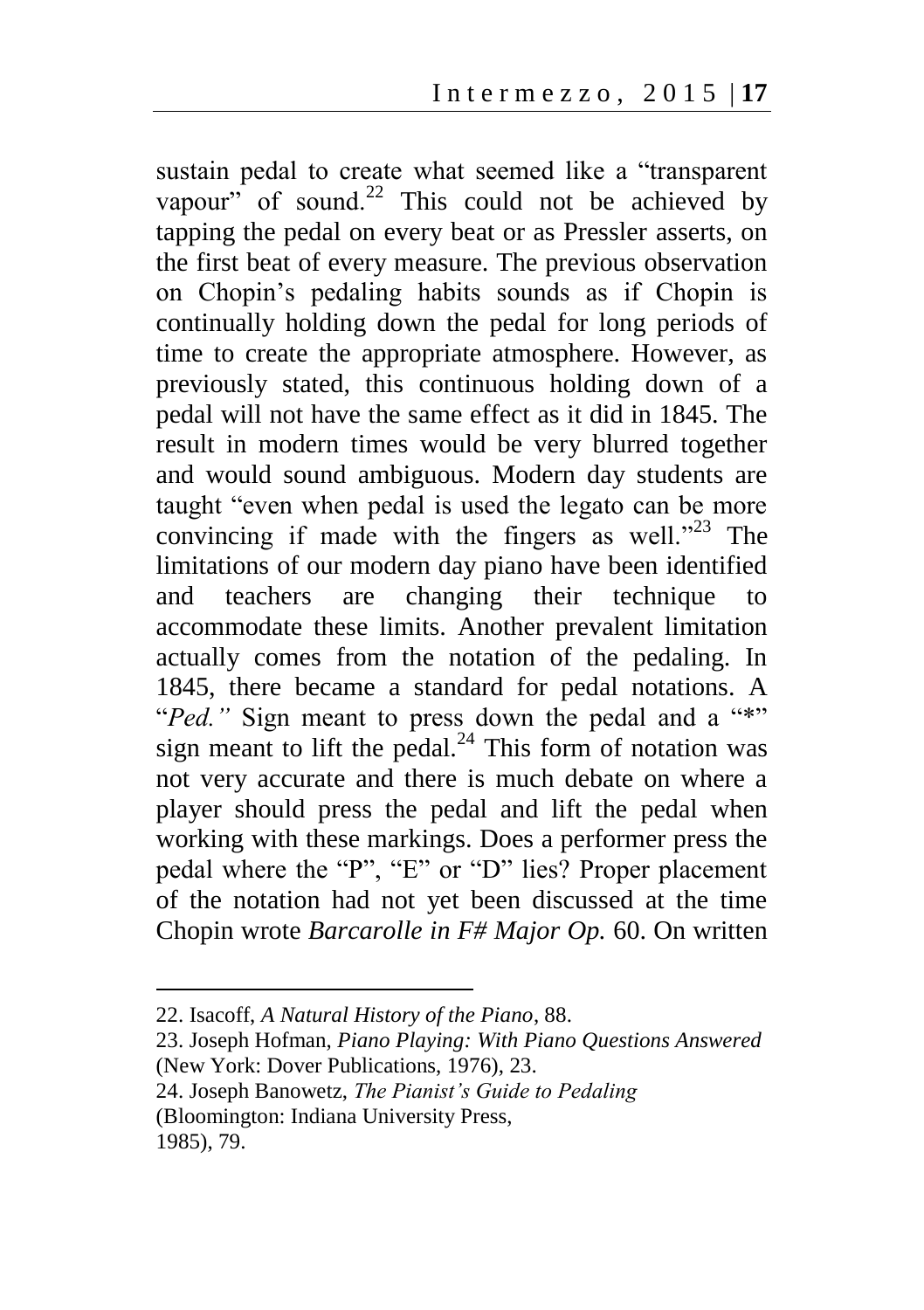autographs the placement was often off to avoid note stems or dynamic markings. $^{25}$  Engravers and editors tried to be exact to the autograph but over time publishers have changed Chopin's markings to suit what they think is proper. When a pianist is sight-reading Chopin's music and tries to follow the written pedal markings confusion may ensue. Chopin's pedal indications seem unusual and in some cases daring. When a player finally finds the courage to play the markings as written it is found to be musically delightful and logical. In many instances it becomes clear that the pedaling mirrors the rhythmic movement found in the score. However, another problem lays in the uncertainty of where to lift and press the pedal. Joesph Banowetz is convinced that using musical knowledge and awareness any performer should be able to see where Chopin's phrase markings coincide with his pedal markings. $^{26}$  Although there was a standardized pedal notation when Chopin wrote *Barcarolle in F# Major Op.60,* it was not common practice to include further pedaling details such as legato pedaling or una corda pedal. $^{27}$  The Una Corda pedal is a pedal that when pressed will shift the entire keyboard over so that instead of hitting all three strings for a note the hammer will only strike two. This softens the sound and also creates a new texture. Chopin never wrote "una corda" on a single piano composition.<sup>28</sup> From eye witness accounts though, Chopin seemed to love combining the sustain pedal as well as una Corda pedal so to assume that the music

 $\overline{a}$ 

28. Ibid.

<sup>25.</sup> Ibid., 112.

<sup>26.</sup> Ibid., 99.

<sup>27.</sup> Ibid.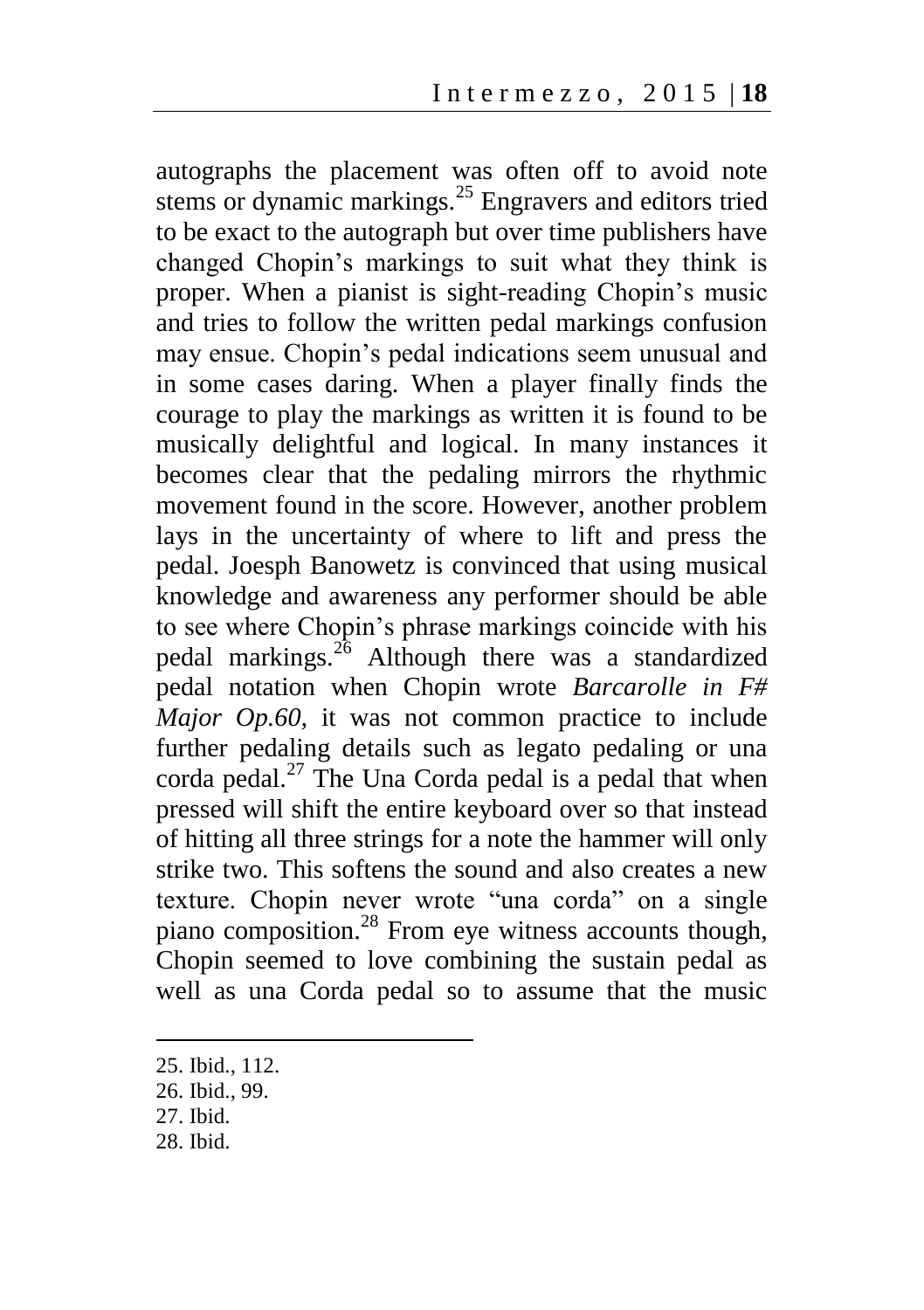never calls for una corda would not be congruent with the way in which Chopin played his own works.<sup>29</sup> Performers are rarely heard playing Chopin with the una corda pedal but in my opinion it is another decision that must be weighed when choosing how to pedal.

As a performer it is important to know what specific parts of a piece of music need to be brought out and what to emphasize as unique to the audience. There are numerous ways in which styles of pedaling affect performance practice of Chopin. If for example, as Pressler asserts, a performer were to tap the pedal at the beginning of every beat then musical content and meaning could be lost. Pedaling is a good way to highlight certain structural properties and bring them to the forefront of the audience's ear. For example, in measure fourteen of *Barcarolle in F# Major op.*60, there are two sixteenth note figures. These are marked staccato suggesting Chopin wanted some emphasis on these two figures. Chopin has also written a pedal marking that would appear to last the entire way through the two sixteenth note figures. There is only one way to execute this passage and it involves using the sustenuto pedal. Although Chopin does not write this in plain language we can imply it as a result of the inherent musical language. As a result the performer must use their musical intuition and training to come to an appropriate decision on how to play this figure. Two pages later there is a four measure phrase that also needs some thought and personal attention from each player.<sup>30</sup> Chopin has written a long legato line above these four bars yet has marked no pedal

<sup>29.</sup> Ibid.

<sup>30.</sup> Ibid., 38.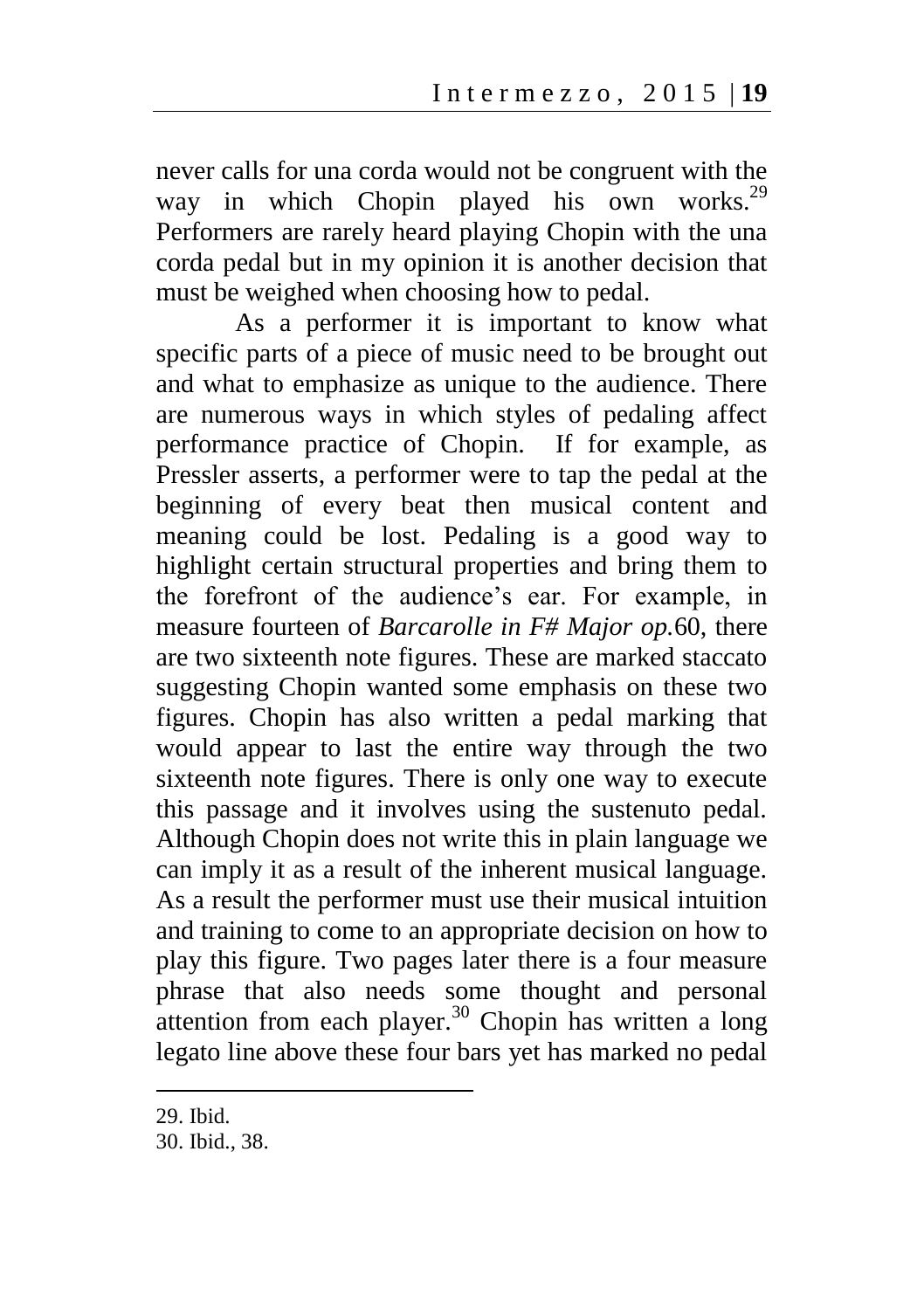for three of the bars. The performer must decide based on the way he or she has played (and intends to play) the rest of the piece whether or not to incorporate pedal or to try to connect the notes smoothly using only legato fingerings. Both methods (pedal and no pedal with very legato fingering) are common in recordings and ultimately it is up to the performer to determine what structures will be highlighted and how to accomplish it. In measures 5-9 Chopin has written the pedal so as to be syncopated. To bring out syncopation it is common practice to pedal before the beat instead of on the beat. This is seen in *Barcarolle in F# Major Op.60* and if done with these markings in mind the pedal can really accentuate what Chopin wrote. Menahem Pressler's teaching that the pedal should be tapped on every beat would not work with syncopation. His teaching would align the pedal and rhythm in such a way that the audience would never notice a change. Syncopation, as a rhythmic device, is often used to accentuate a change or material that contrasts the norm. As a performer, I would want the audience to experience this to the fullest. As mentioned before a performer needs to determine what is important and needs to stand out from the rest of the music. Highlighting oddities such as syncopation can give the listener's ear a jolt and be enticing to the brain.

In conclusion, there is no way to determine a correct "universal" pedaling. As Chopin stated: "the pedal is the study of a lifetime."<sup>31</sup> There are no true expressive rules with pedaling. There are only suggestions from composers and teachers. A musician must use what they know about music to make informed

<sup>31.</sup> Hildebrandt, *Pianoforte: A Social History of the Piano*, 130.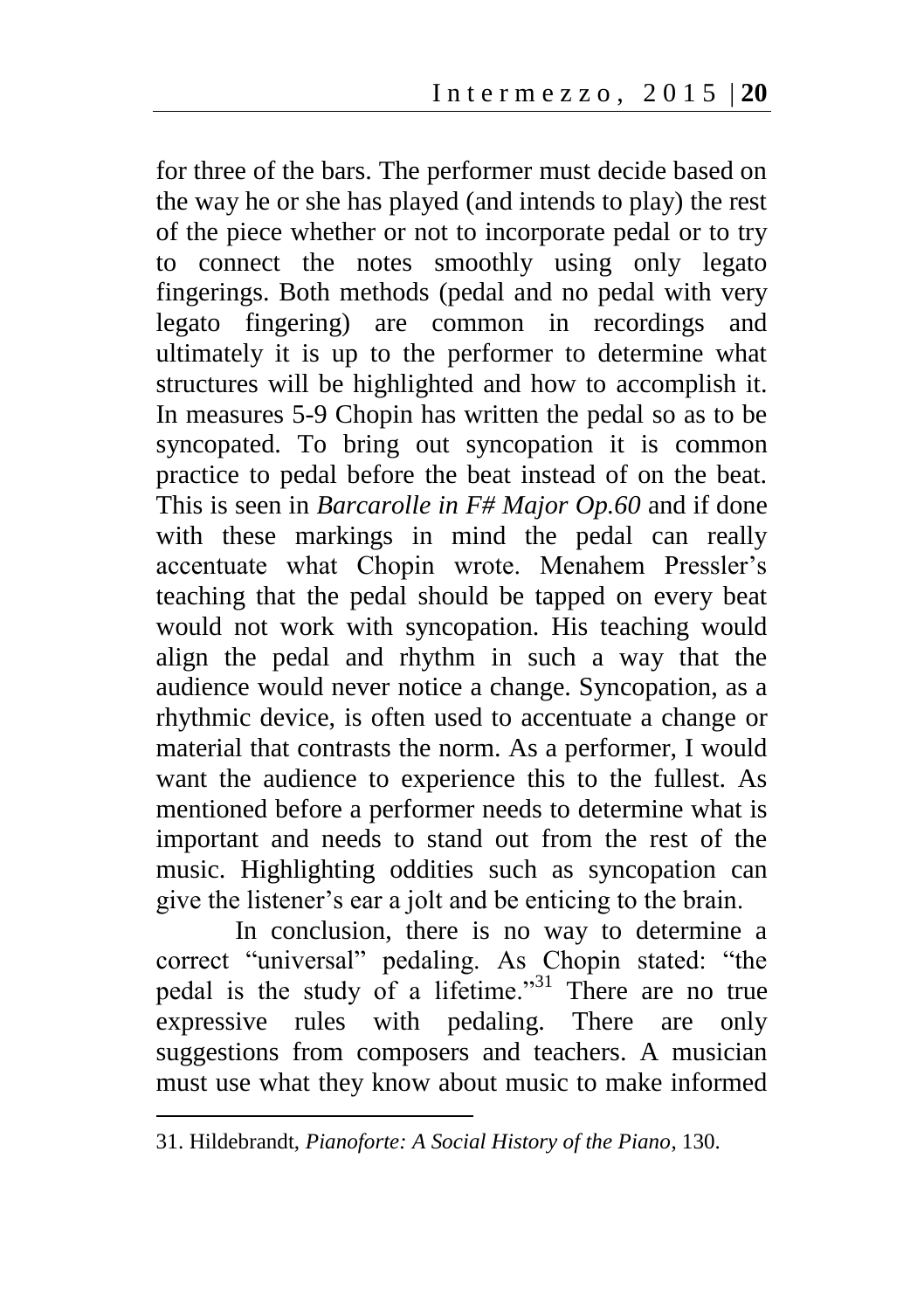judgments to effectively communicate the composer's intentions and phrasing. This ensures the audience hears the piece as the performer wants them to. Musical decisions must be made contextually for each individual piece as no two pieces are alike or have the same circumstances surrounding them. Unlike Liszt or Thalberg, pianists who excelled in concert halls with grand gestures, Chopin's style was better suited for an intimate environment where the listener could hear every detail.<sup>32</sup> The modern performer must have great attention to the instrument, the venue, how the composer notated the piece and what structural components that should be highlighted for the audience before making any attempts at playing a concert. Just remember, as Joseph Banowetz says, "pedal with purpose and you can't go wrong."33

<sup>32.</sup> Rowland, *A History of Pianoforte Pedalling*, 122.

<sup>33.</sup> Banowetz, *The Pianists Guide to Pedaling*, 307.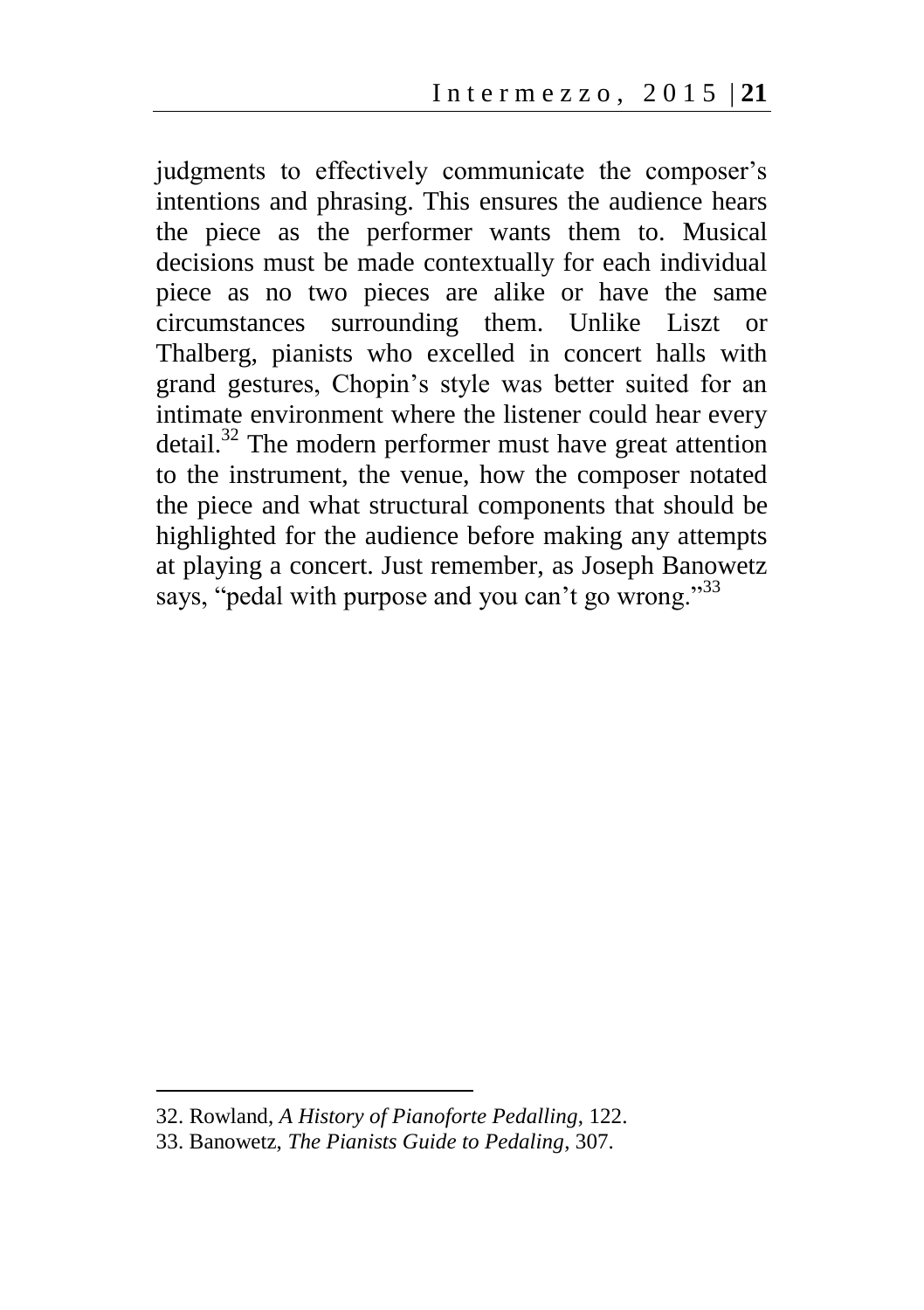## **Bibliography**

- Brown, William. *Menahem Pressler: Artistry in Piano Teaching*. Indiana: Indiana University Press, 2008.
- Banowetz, Joseph. *The Pianist's Guide to Pedaling.* Bloomington: Indiana University Press, 1985.
- Boardman, Roger Crager. *A History of Teaching Piano Technic*. PhD diss., New York University, 1954.
- Ehrlich, Cyril. *The Piano: A History.* Oxford: Clarendon Press, 1990.
- Elgendinger, Jean-Jacques and Roy Howat. *Chopin: Teacher and Pianist as Seen by his Pupils.* Cambridge: Cambridge University Press, 1986.
- Hamilton, Kenneth. *After the Golden Age: Romantic Pianism and Modern Performance.* New York: Oxford University Press, 2008.
- Hildebrandt, Dieter. *Pianoforte: A Social History of the Piano.* New York: George Braziller, 1985.
- Hofman, Joseph. *Piano Playing: With Piano Questions Answered*. New York: Dover Publications, 1976.
- Huneker, James. *Chopin: The Man and His Music.* Auckland: The Floating Press, 2009.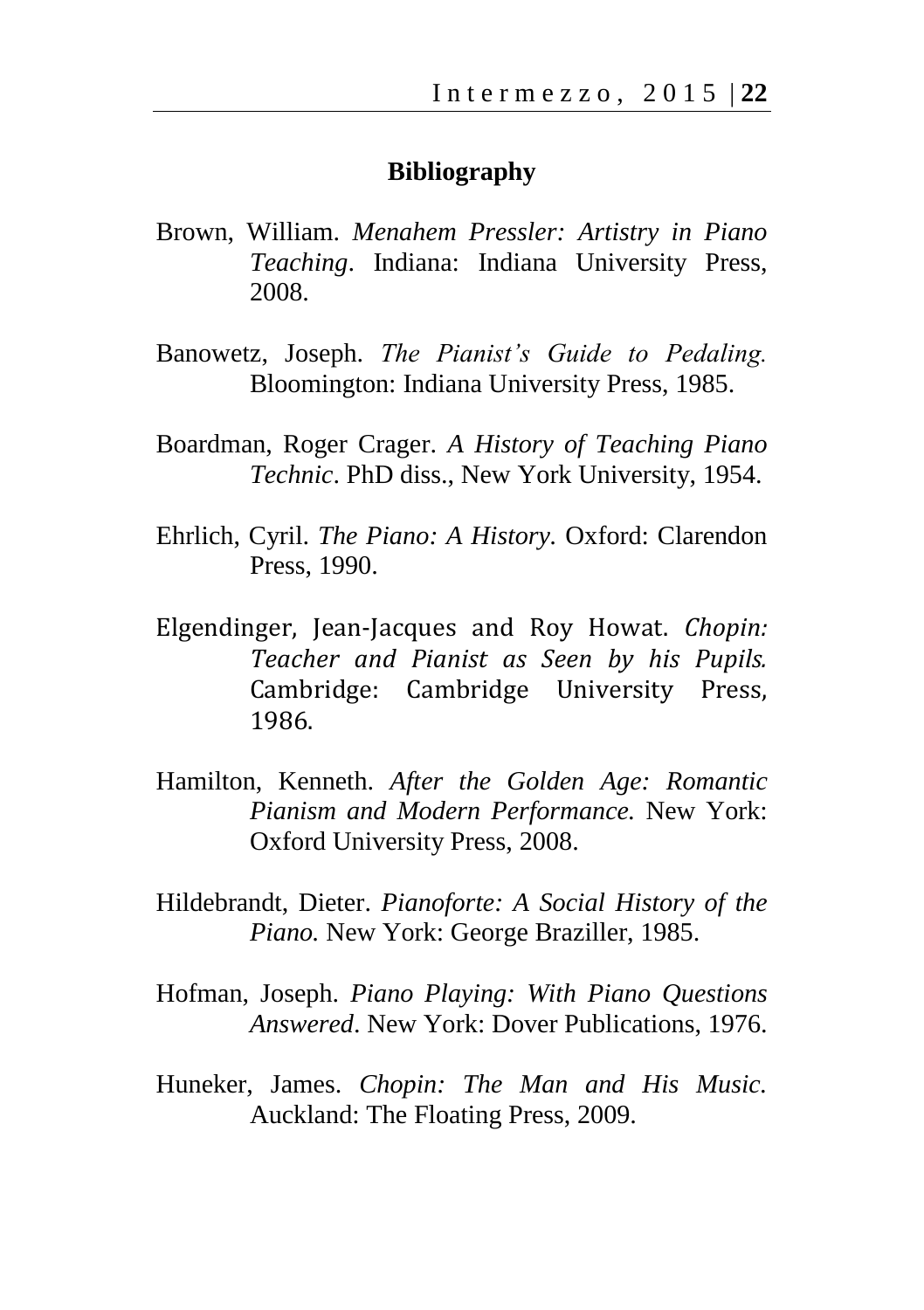- Isacoff, Stuart. *A Natural History of the Piano.* New York: Afred A. Knopf, 2011.
- Kullack, Adolf. *The Esthetics of Pianoforte-Playing.* California: G. Schirmer, 1893.
- Kallberg, Jeffery. "Mechanical Chopin." *Common Knowledge* 17 (2011): 269-282.
- Last, Joan. *Interpretation in Piano Study.* London: Oxford University Press, 1960.
- Rosenblum, Sandra P. "Some Enigmas of Chopin's Pedal Indications: What do the Sources Tell us?" *Journal of Musicological Research* 16 (1996): 41-61.
- Rowland, David. *A History of Pianoforte Pedaling.* Cambridge: Cambridge University Press, 1993.
- Schachter, Carl and Siegel, Hedi. *Schenker Studies 2.* Cambridge: Cambridge University Press, 2006.
- Sherman, Bernard D. *Inside Early Music.* Oxford: Oxford University Press, 1997.
- Chopin, Frédéric. "Barcarolle in F# Major Op. 60," in *Sämtliche Klavier - Werk.* Arranged by Herrmann Scholtz. Leipzig: C.F. Peters, 1900.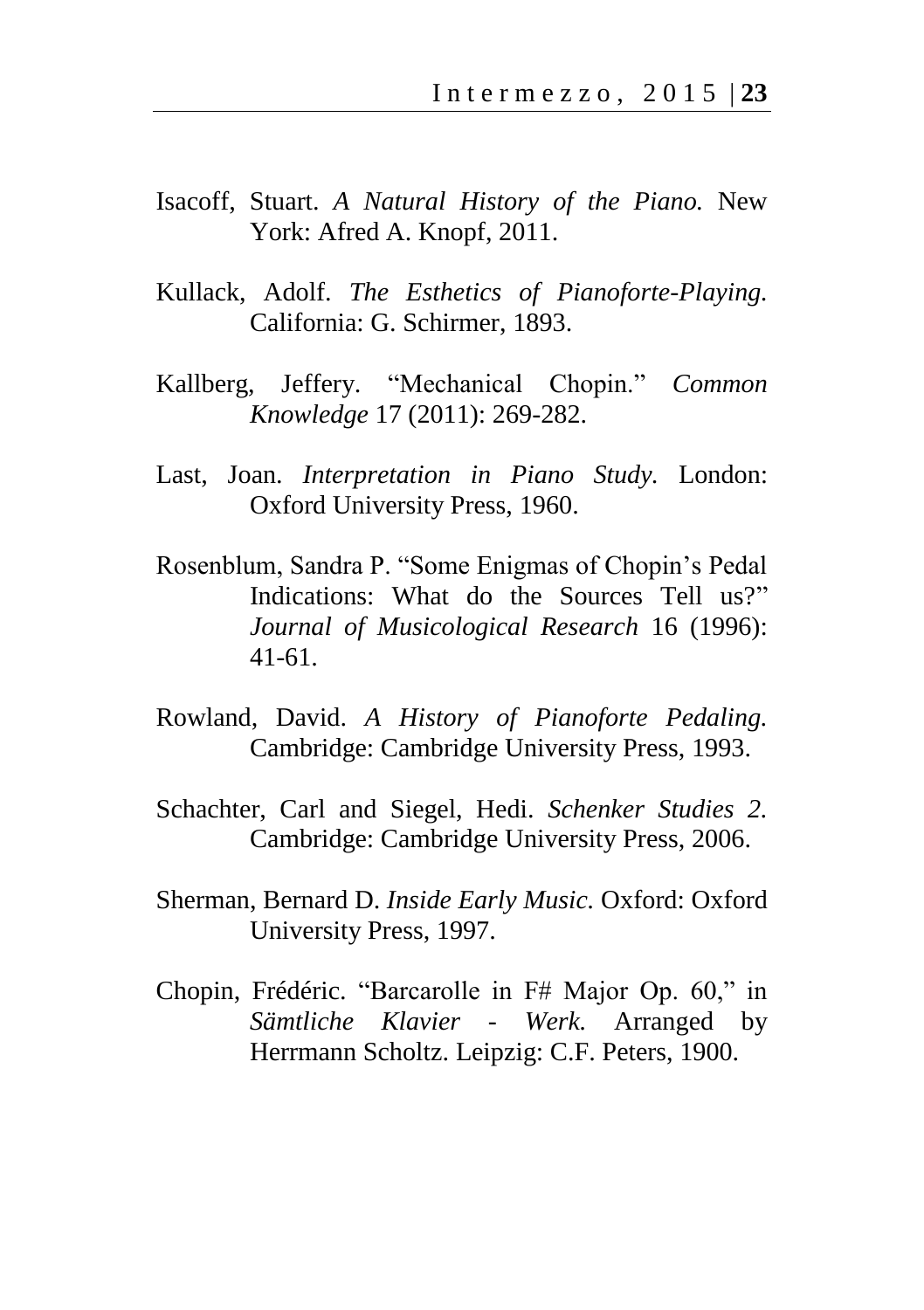- Szulc, Tad. *Chopin in Paris: The Life and Times of the Romantic Composer.* Cambridge: Da Capo Press, 1999.
- Tibrell, Charles. *Barcarolle in F# Major Op.60.* New York: Alfred Music Publishing, 2007.
- Wolff, Konrad. *Masters of the Keyboard: Individual Style Elements in the Piano Music of Haydn, Mozart, Schubert, Chopin and Brahms.* Indiana: Indiana University Press, 1990.
- Zamoyski, Adam. *Chopin: A New Biography.* New York: Knopf, 1980.

## **Sound Recordings**

- Chopin, Frédéric. "Barcarolle in F# Major Op. 60" in *Great pianists of the 20th Century ft. Benno Moiseiwitsch.* Netherlands: Philips, 1999. Compact disc.
	- ———. "Barcarolle in F# Major Op. 60" in *Great pianists of the 20th Century ft. Ivan Moravec.* Netherlands: Philips, 1999. Compact disc.

———. "Barcarolle in F# Major Op. 60" in *Great pianists of the 20th Century ft. Maurizio Pollinno II.* Netherlands: Philips, 1999. Compact disc.